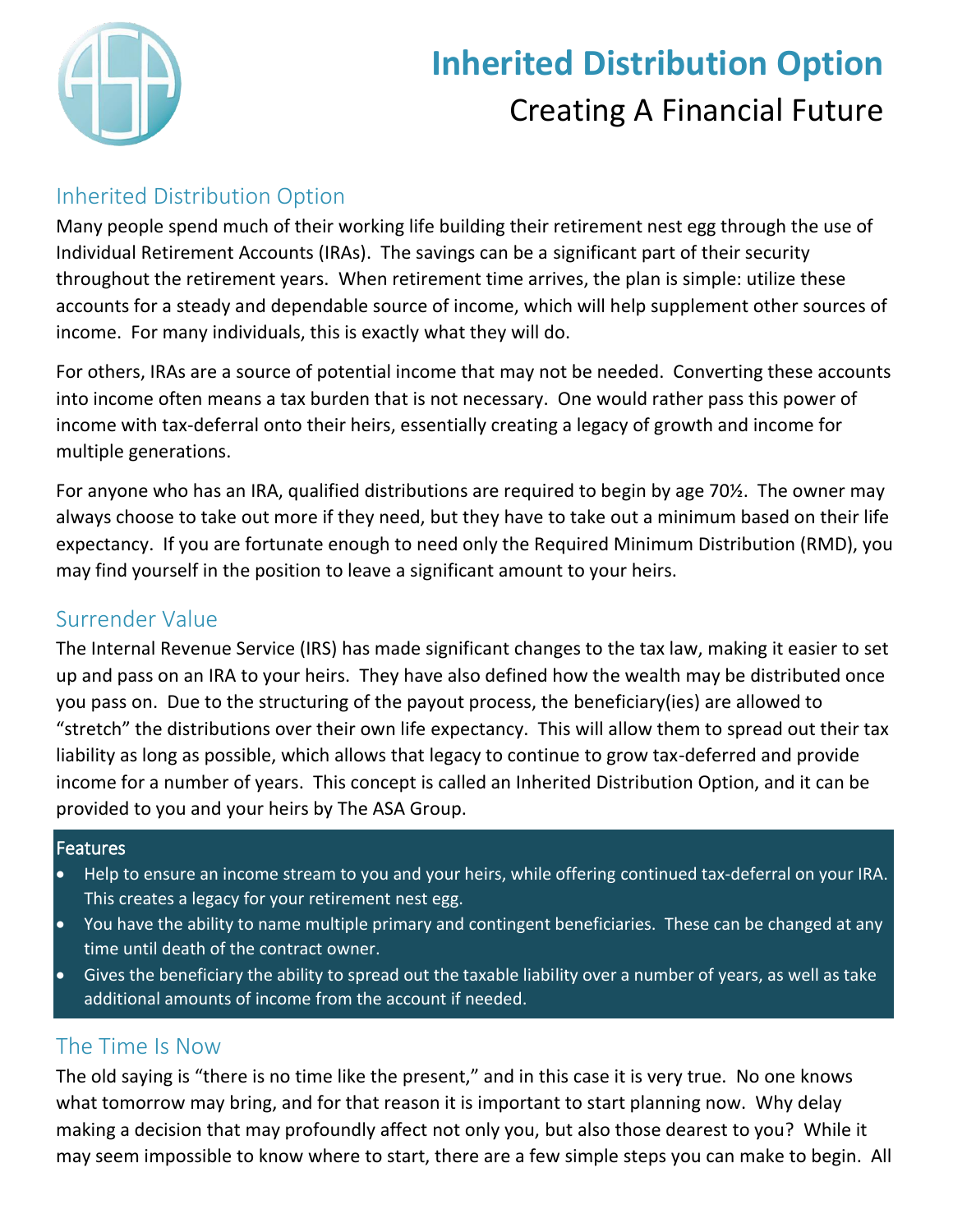of the items listed below are important things to consider. Addressing these now will help make the rest of the process easier.

- 1. Think about who you want your beneficiaries to be, and in what percentages you wish them to benefit. While these choices are not irrevocable, it is still wise to have a clear idea about how this should be structured.
- 2. Gather your records for all your retirement accounts. This will help gain a more comprehensive picture of your needs.
- 3. Contact The ASA Group in order to set up the Inherited Distribution Option for your future.

While most of the ideas and information are reasonably easy to understand, it may seem overwhelming to put all of the pieces together. That is why we recommend you work closely with a representative of The ASA Group. This person can help with the paperwork and further explanation of the concepts for you to review. Together you will find out that an Inherited Distribution Option could assist in your preservation of wealth, and creation of an income legacy for you and your future generations.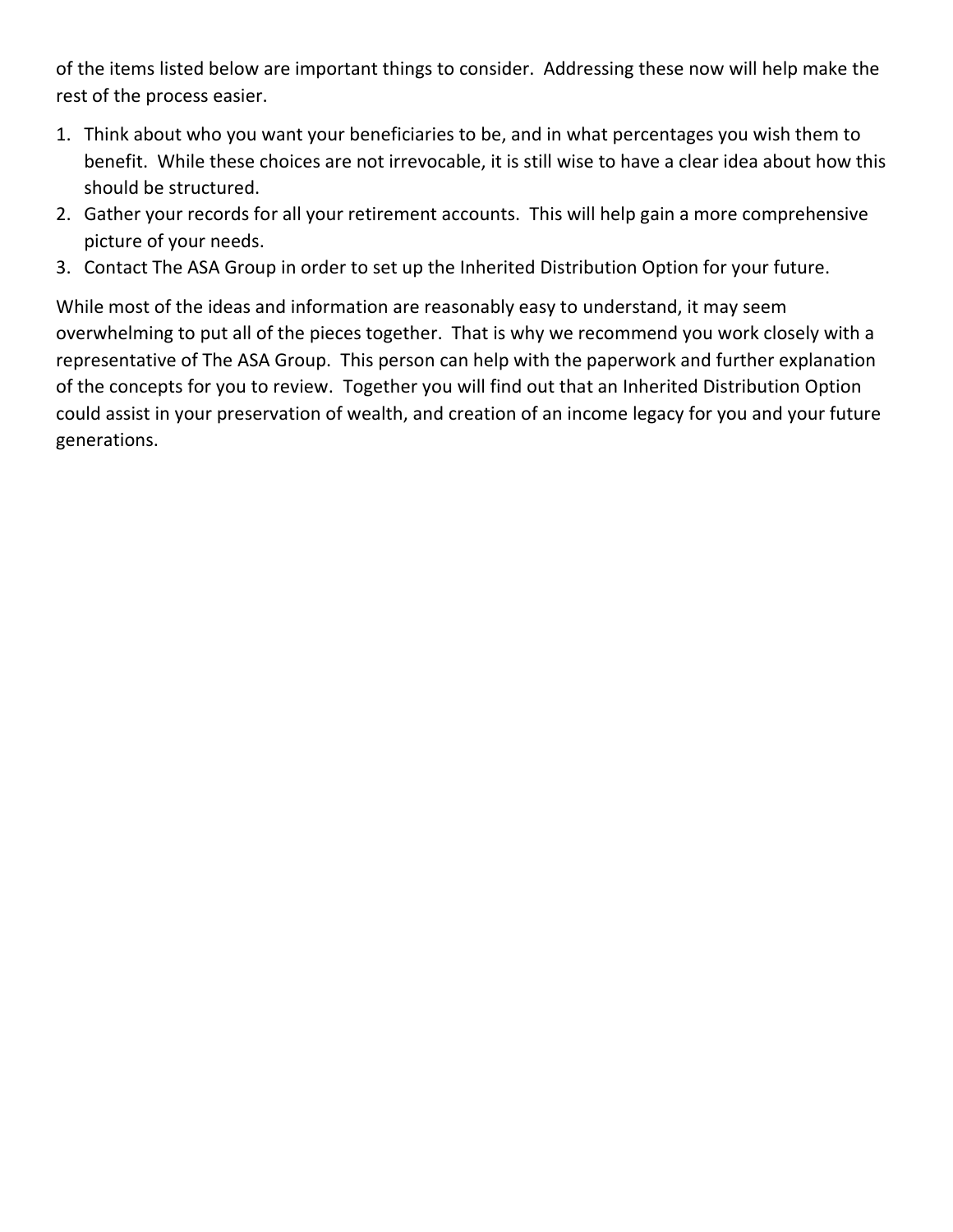|            | UNIFORM LIFETIME TABLE | BENEFICIARY LIFE EXPECTANCY TABLE |                   |                 |                   |  |
|------------|------------------------|-----------------------------------|-------------------|-----------------|-------------------|--|
| Age        | Life Exp. Divisor      | Age                               | Life Exp. Divisor | Age             | Life Exp. Divisor |  |
| 70         | 27.4                   | 0                                 | 82.4              | 58              | 27.0              |  |
| $71\,$     | 26.5                   | $\mathbf 1$                       | 81.6              | 59              | 26.1              |  |
| $72\,$     | 25.6                   | $\overline{2}$                    | 80.6              | 60              | 25.2              |  |
| 73         | 24.7                   | $\overline{3}$                    | 79.7              | 61              | 24.4              |  |
| 74         | 23.8                   | 4                                 | 78.7              | 62              | 23.5              |  |
| 75         | 22.9                   | 5                                 | 77.7              | 63              | 22.7              |  |
| 76         | 22.0                   | 6                                 | 76.7              | 64              | $21.\overline{8}$ |  |
| $77 \,$    | 21.2                   | $\overline{7}$                    | 75.8              | 65              | 21.0              |  |
| 78         | 20.3                   | 8                                 | 74.8              | 66              | 20.2              |  |
| 79         | 19.5                   | 9                                 | 73.8              | 67              | 19.4              |  |
| 80         | 18.7                   | $10\,$                            | 72.8              | 68              | 18.6              |  |
| 81         | 17.9                   | 11                                | 71.8              | 69              | 17.8              |  |
| 82         | 17.7                   | 12                                | 70.8              | 70              | 17.0              |  |
| 83         | 16.3                   | 13                                | 69.9              | 71              | 16.3              |  |
| 84         | 15.5                   | 14                                | 68.9              | $\overline{72}$ | 15.5              |  |
| 85         | 14.8                   | 15                                | 67.9              | 73              | 14.8              |  |
| 86         | 14.1                   | 16                                | 66.9              | 74              | 14.1              |  |
| 87         | 13.4                   | $\overline{17}$                   | 66.0              | $\overline{75}$ | 13.4              |  |
| 88         | 12.7                   | 18                                | 65.0              | 76              | 12.7              |  |
| 89         | 12.0                   | 19                                | 64.0              | 77              | 12.1              |  |
| 90         | 11.4                   | $20\,$                            | 63.0              | 78              | 11.4              |  |
| 91         | 10.8                   | 21                                | 62.1              | 79              | 10.8              |  |
| 92         | 10.2                   | 22                                | 61.1              | 80              | 10.2              |  |
| 93         | 9.6                    | 23                                | 60.1              | 81              | 9.7               |  |
| 94         | 9.0                    | 24                                | 59.1              | 82              | 9.1               |  |
| 95         | 8.6                    | 25                                | 58.2              | 83              | 8.6               |  |
| 96         | 8.1                    | 26                                | 57.2              | 84              | 8.1               |  |
| 97         | 7.6                    | 27                                | 56.2              | 85              | 7.6               |  |
| 98         | 7.1                    | 28                                | 55.3              | 86              | 7.1               |  |
| 99         | 6.7                    | 29                                | 52.4              | 87              | $6.7$             |  |
| 100        | 6.3                    | 30                                | 51.4              | 88              | 6.3               |  |
| 101        | 5.9                    | 31                                | 50.4              | 89              | 5.9               |  |
| 102        | 5.5                    | 32                                | 49.4              | 90              | 5.5               |  |
| 103        | $5.2$                  | 33                                | 48.5              | 91              | $5.2$             |  |
| 104        | 4.9                    | 34                                | 47.5              | 92              | 4.9               |  |
| 105        | 4.5                    | 35                                | 46.5              | 93              | 4.6               |  |
| 106<br>107 | 4.2                    | 36<br>37                          | 45.6<br>44.6      | 94<br>95        | 4.3<br>4.1        |  |
| 108        | 3.9<br>3.7             | 38                                | 43.6              | 96              | 3.8               |  |
| 109        | 3.4                    | 39                                | 42.7              | 97              | 3.6               |  |
| 110        | 3.1                    | 40                                | 41.7              | 98              | 3.4               |  |
| 111        | 2.9                    | 41                                | 40.7              | 99              | 3.1               |  |
| 112        | 2.6                    | 42                                | 39.8              | 100             | 2.9               |  |
| 113        | 2.4                    | 43                                | 38.8              | 101             | 2.7               |  |
| 114        | 2.1                    | 44                                | 37.9              | 102             | 2.5               |  |
| 115        | $1.9\,$                | 45                                | 37.0              | 103             | 2.3               |  |
|            |                        | 46                                | 36.0              | 104             | 2.1               |  |
|            |                        | 47                                | 35.1              | 105             | 1.9               |  |
|            |                        | 48                                | 34.2              | 106             | 1.7               |  |
|            |                        | 49                                | 33.3              | 107             | $1.5$             |  |
|            |                        | 50                                | 32.3              | 108             | $1.4\,$           |  |
|            |                        | 51                                | 31.4              | 109             | $1.2\,$           |  |
|            |                        | 52                                | 30.5              | 110             | 1.1               |  |
|            |                        | 53                                | 29.6              | $111 +$         | $1.0\,$           |  |
|            |                        | 54                                | 28.7              |                 |                   |  |
|            |                        | 55                                | 29.6              |                 |                   |  |
|            |                        | 56                                | 28.7              |                 |                   |  |
|            |                        | 57                                | 27.9              |                 |                   |  |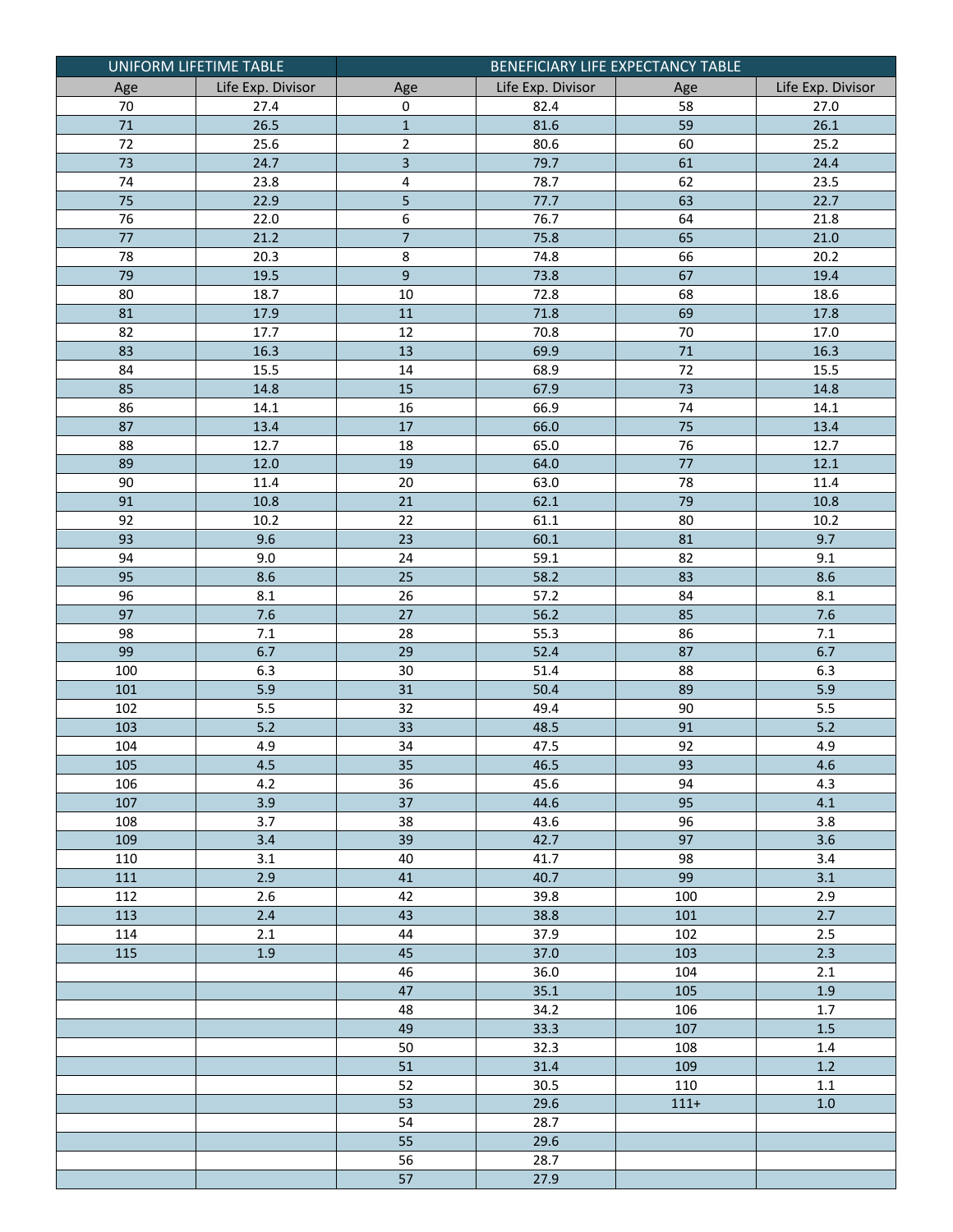## **REASONS WHY**

- 1. The calculations themselves have been simplified. IRA owners are required to use the most current Uniform Lifetime Table to calculate their Required Minimum Distribution. In most cases the use of the current table means that the required distributions will be less than they would have been under prior rules, allowing for more long-term growth potential. The only exception to using this table comes if the spouse is more than ten years younger. In this situation, a joint life expectancy table is used.
- 2. Over time there have been significant change to beneficiary rules. No longer are the beneficiary designations irrevocable. Now, IRA owners may change their beneficiary designation(s) at any point during their lifetime without negatively affecting their RMD amount. This allows the beneficiary designation to change as the contract owner's family needs change.
- 3. As for those owners who are already taking distributions, they may also change beneficiaries and use the current table. This is significant because existing IRAs can, in effect, become an inherited distribution. In some cases allowing of the current rules may dramatically slow down the payout of an existing IRA, while preserving the benefits of tax-deferred growth.

#### **How It Works**

Let's say that you are the owner of an IRA in which your daughter is the primary beneficiary. Once you reach age 70 ½, if you elect to take only the RMD each year, you in effect choose to stretch out the retirement account. At the time your daughter inherits the account she would be able to resume taking the RMD, but the distributions would now be based in part on her life expectancy. The calculation in future years remains simple. The account balance is divided by the new factor, which give the amount of the annual RMD.

The result is a substantially lower distribution to your daughter, spread out over a longer period of time, which could lower her potential tax burden. Also, because there is no annuitization required, the IRA may continue to earn tax-deferred interest while these distributions are taken. If your daughter had been forced into a lump sum settlement, more than one-third may have been consumed in taxes.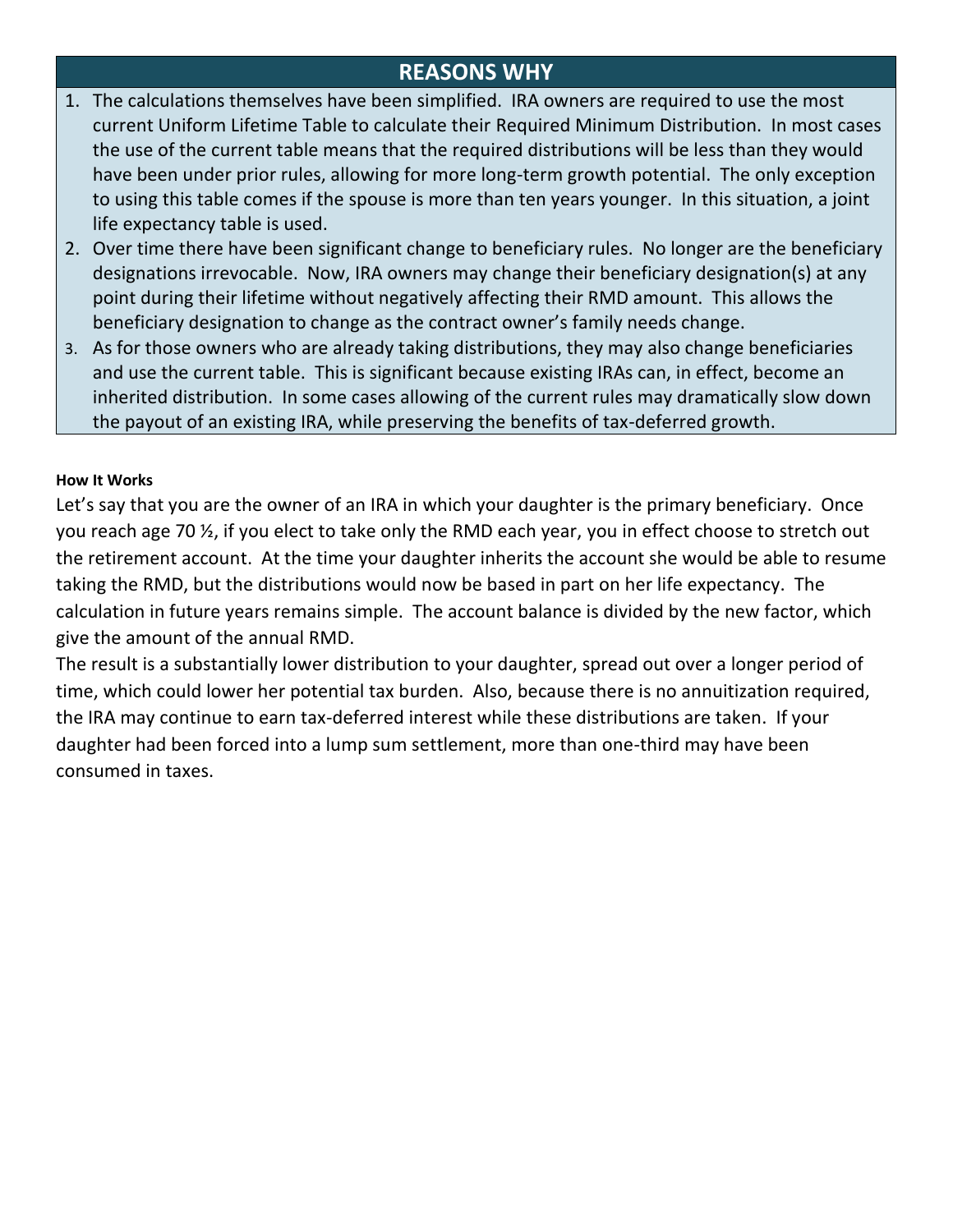Below is an example of how a payout might work under the Inherited Distribution Option. We will assume that a husband is 65 and has an IRA. His wife is age 55 and their daughter is age 22 at the time. Additionally, we will also assume that the husband will live to be age 73 and the wife will live to be age 72. Let's also assume that over the entire period the IRA is paying out, it will be earning a 4% interest rate. These examples are hypothetical, and not intended to predict or project performance, and are calculated before taxes. Actual results may be higher or lower.

Since the required minimum distribution for any year is based on the Account Value as of the end of the immediately preceding calendar year and the RMD must be taken by December 31 of each year, these calculations assume an end of year withdrawal of the RMD calculated based on the Account Value at the beginning of that calendar year and assumes the contract year and calendar year are the same for purpose of these examples.

| <b>HUSBAND</b> |     |                    |               |          |               |                          |                               |  |  |
|----------------|-----|--------------------|---------------|----------|---------------|--------------------------|-------------------------------|--|--|
| Year           | Age | Beg. Account Value | RMD Life Exp. | Interest | <b>RMD WD</b> | <b>End Account Value</b> |                               |  |  |
|                | 65  | 200,000            |               | 8,000    |               | 208,000                  |                               |  |  |
|                | 66  | 208,000            | N/A           | 8,320    |               | 216,320                  | The husband leaves \$244,846  |  |  |
| 3              | 67  | 216,320            | N/A           | 8,653    |               | 224,973                  | at his death to his wife. The |  |  |
| 4              | 68  | 224.973            | N/A           | 8,999    |               | 233,972                  | wife inherits the IRA account |  |  |
| 5              | 69  | 233,972            | N/A           | 9,359    |               | 243,331                  | and begins RMDs based upon    |  |  |
| 6              | 70  | 243,331            | 27.4          | 9,733    | 8,881         | 244,183                  | her life expectancy at age    |  |  |
|                | 71  | 244,183            | 26.5          | 9,767    | 9,214         | 244,736                  | 70%.                          |  |  |
| 8              | 72  | 244,736            | 25.6          | 9,789    | 9,560         | 244,965                  |                               |  |  |
| 9              | 73  | 244,965            | 24.7          | 9,799    | 9,918         | 244,846                  |                               |  |  |

| <b>WIFE/MOTHER</b> |     |                    |               |          |        |                          |                              |  |  |
|--------------------|-----|--------------------|---------------|----------|--------|--------------------------|------------------------------|--|--|
| Year               | Age | Beg. Account Value | RMD Life Exp. | Interest | RMD WD | <b>End Account Value</b> |                              |  |  |
| 10                 | 64  | 244,846            |               | 9,794    |        | 254,640                  | The wife leaves \$311,890 at |  |  |
| 11                 | 65  | 254,640            | N/A           | 10,186   |        | 264,826                  | her death to her daughter.   |  |  |
| 12                 | 66  | 264,826            | N/A           | 10,593   |        | 275,419                  | The daughter continues RMDs  |  |  |
| 13                 | 67  | 275,419            | N/A           | 11,017   |        | 286,436                  | based on her life expectancy |  |  |
| 14                 | 68  | 286,436            | N/A           | 11,457   |        | 297,893                  | using the beneficiary life   |  |  |
| 15                 | 69  | 297,893            | N/A           | 11,916   |        | 309,809                  | expectancy table following   |  |  |
| 16                 | 70  | 309,809            | 27.4          | 12,392   | 11,307 | 310,894                  | the year of her mother's     |  |  |
| 17                 | 71  | 310,894            | 26.5          | 12,436   | 11,732 | 311,598                  | death.                       |  |  |
| 18                 | 72  | 311,598            | 25.6          | 12,464   | 12,172 | 311,890                  |                              |  |  |

| <b>DAUGHTER</b> |     |                    |               |          |               |                          |                                                          |  |  |
|-----------------|-----|--------------------|---------------|----------|---------------|--------------------------|----------------------------------------------------------|--|--|
| Year            | Age | Beg. Account Value | RMD Life Exp. | Interest | <b>RMD WD</b> | <b>End Account Value</b> |                                                          |  |  |
| 19              | 40  | 311,890            | 43.6          | 12,476   | 7,153         | 317,212                  | Payments will continue to the                            |  |  |
| 20              | 41  | 317,212            | 42.6          | 12,688   | 7,446         | 322,455                  | daughter for the remainder of                            |  |  |
| 21              | 42  | 322,455            | 41.6          | 12,898   | 7,751         | 327,602                  | her life, or until the account                           |  |  |
| 22              | 43  | 327,602            | 40.6          | 13,104   | 8,069         | 332,637                  | balance is depleted. At the                              |  |  |
| 23              | 44  | 332,637            | 39.6          | 13,305   | 8,400         | 337,542                  | daughter's death, payments                               |  |  |
| 24              | 45  | 337,542            | 38.6          | 13,502   | 8,745         | 342,299                  | can continue to her named                                |  |  |
| 25              | 46  | 342,299            | 37.6          | 13,692   | 9,104         | 346,888                  | beneficiary based upon the                               |  |  |
| 26              | 47  | 346,888            | 36.6          | 13,876   | 9,478         | 351,285                  | above table. In this example,                            |  |  |
| 27              | 48  | 351,285            | 35.6          | 14,051   | 9,868         | 355,469                  | the husband's \$200,000                                  |  |  |
| 28              | 49  | 355,469            | 34.6          | 14,219   | 10,274        | 359,414                  | totaled a payout of \$930,702<br>"stretch" over multiple |  |  |
| 29              | 50  | 359,414            | 33.6          | 14,377   | 10,697        | 363,094                  | generations. This can be                                 |  |  |
| 30              | 51  | 363,094            | 32.6          | 14,524   | 11,138        | 366,480                  | compared to the daughter                                 |  |  |
| 35              | 56  | 376,447            | 27.6          | 15,058   | 13,639        | 377,865                  | electing to take a lump sum                              |  |  |
| 40              | 61  | 377,984            | 22.6          | 15,119   | 16,725        | 376,378                  | settlement at the mother's                               |  |  |
| 45              | 66  | 361,679            | 17.6          | 14,467   | 20,550        | 355,596                  | death, which would have                                  |  |  |
| 50              | 71  | 319,238            | 12.6          | 12,770   | 25,336        | 306,671                  | resulted in a payout of                                  |  |  |
| 55              | 76  | 239,112            | 7.6           | 9,564    | 31,462        | 217,215                  | \$384,674 (Accumulation                                  |  |  |
| 60              | 81  | 104,240            | 2.6           | 4,170    | 40,092        | 68,317                   | Value at the wife's death                                |  |  |
| 61              | 82  | 68,317             | 1.6           | 2,733    | 42,698        | 28,352                   | including previous PMDs).                                |  |  |
| 62              | 83  | 28,352             |               | 1,134    | 29,486        |                          |                                                          |  |  |